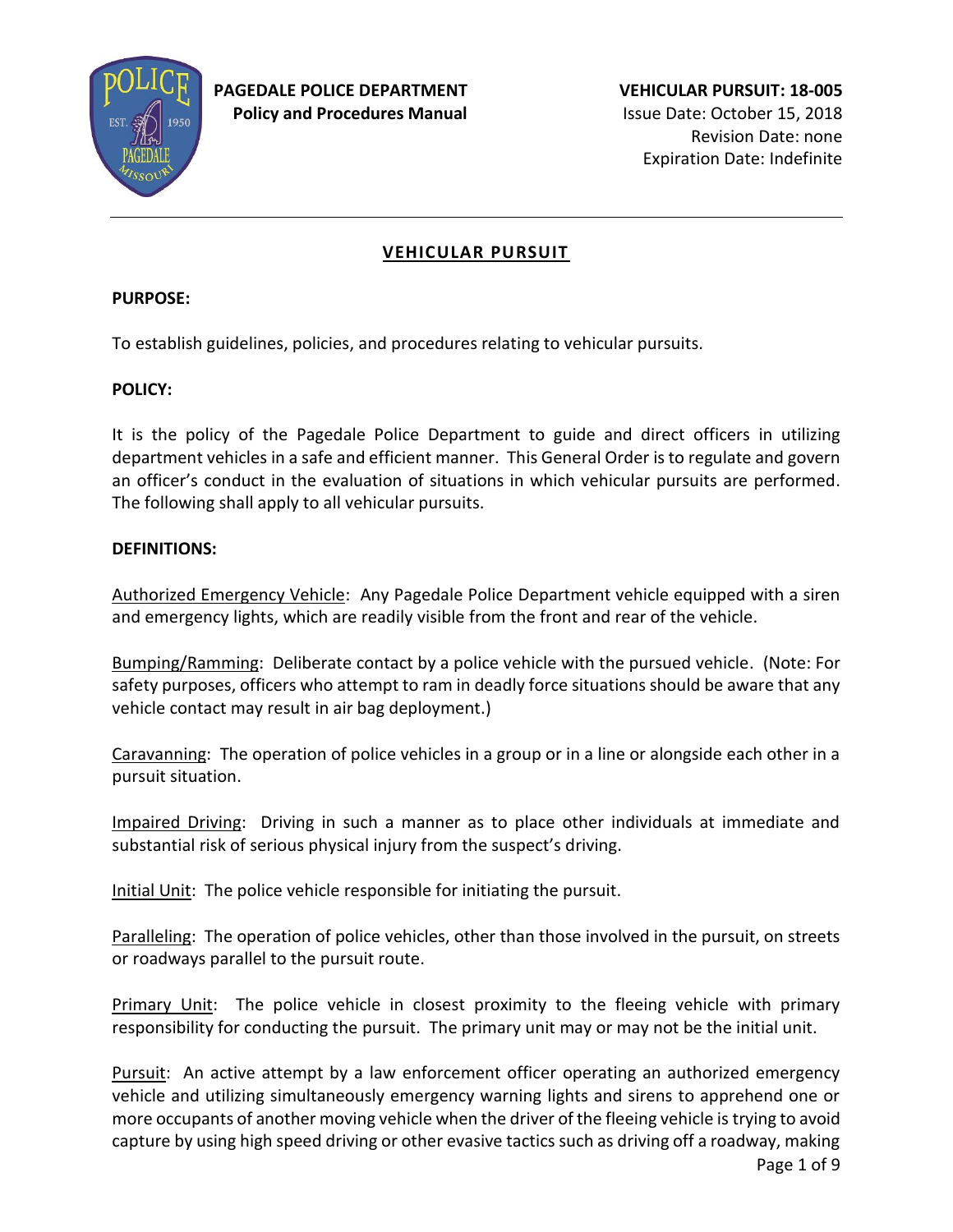sudden or unexpected movements, or maintaining legal speed but willfully failing to yield to the officer's signal to stop, or otherwise attempting to the elude the Officer.

A driver who is suspected of operating a motor vehicle in an impaired condition may not realize that an officer is attempting to stop him. An officer who is following a driver that is not yielding to the officer's emergency lights and siren, but otherwise is not taking any overt action to avoid apprehension (i.e. excess acceleration, high speeds, obvious attempts at evasion, etc.), is not in pursuit of the vehicle for purposes of this policy.

Pursuit-Rated Vehicle: Any Pagedale Police Department vehicle that has received a designation from the manufacturer as being designed and properly equipped for pursuit situations.

Pursuit Termination: Stopping or turning away from the direction of the pursuit coinciding with the deactivation of emergency vehicle lights and sirens.

Secondary Unit: The second police vehicle involved in the pursuit. The secondary unit is a backup to the primary unit and follows the primary unit at a safe distance.

Roadblock: A restriction, obstruction, or device intended for the purpose of preventing free passage of motor vehicles on a roadway in order to affect the apprehension of a suspect.

#### **GENERAL:**

- 1. The initiation or continuation of a pursuit is authorized **only** when the necessity of an immediate apprehension of a suspect outweighs the level of risk associated with the pursuit. Any action taken by an officer must first and foremost be to protect and preserve the safety of the public. Officers will also weigh the need for an immediate apprehension with the risk to officer safety.
- 2. The only Pagedale Police Department vehicles which are allowed to be involved in any pursuit as a primary police vehicle are:
	- A. Any "Fully Marked" Pagedale Police Department Patrol Vehicle with an overhead lightbar.
- 3. Officers shall not initiate a high-speed pursuit when the only known violation at the time of the pursuit is a traffic violation or a misdemeanor, such as Assault 4th, Stealing under \$500, etc., unless in the discretion of the officer, the suspect, if allowed to flee, would present a danger to human life or cause serious injury.
	- A. Generally*, a high-speed pursuit* should not be initiated when a driver is merely suspected of being intoxicated.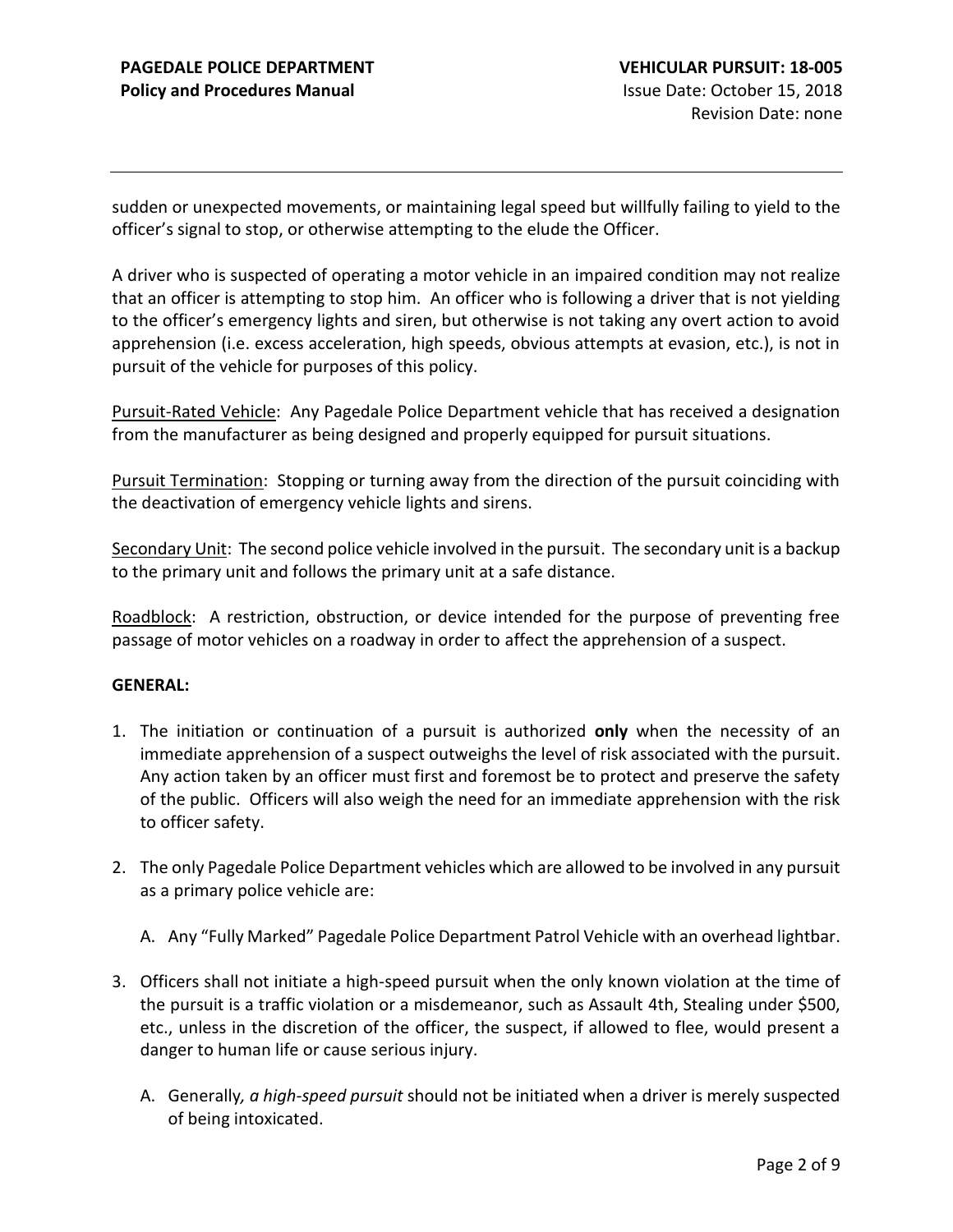- 4. Considerations in determining whether to initiate, maintain, or terminate a pursuit include, but are not limited to:
	- A. Does the immediate apprehension of the suspect outweigh the level of danger created by the pursuit?
	- B. The seriousness and nature of the offense or situation.
	- C. Does the pursuit create a greater hazard than previously existed?
	- D. The relative performance capabilities of the pursuit vehicle and the vehicle being pursued.
	- E. Road, weather and environmental conditions.
	- F. Population density, vehicular, and pedestrian traffic.
	- G. The presence of other people in the involved vehicles.
	- H. Ability to identify the suspect(s) at a later time.
	- I. Possibility of alternative action.
	- **J. If the pursuit is or becomes more dangerous than the pursued suspect(s), DO NOT PURSUE.**

#### **PROCEDURES:**

- 1. An officer may initiate a pursuit only when operating a vehicle as defined above in accordance with applicable state law; and when the officer(s) reasonably believes:
	- A. The suspect committed or attempted to commit a felony; or
	- B. The suspect stole a marked or unmarked police vehicle; or
	- C. The crime involved the use or threatened use of deadly force; **and**
	- D. The initiation or continuation of a pursuit is authorized **only** when the necessity of an immediate apprehension of a suspect outweighs the level of risk associated with the pursuit. **Any action taken by an officer must first and foremost be to protect and preserve the safety of the public.** Officers will also weigh the need for an immediate apprehension with the risk to officer safety.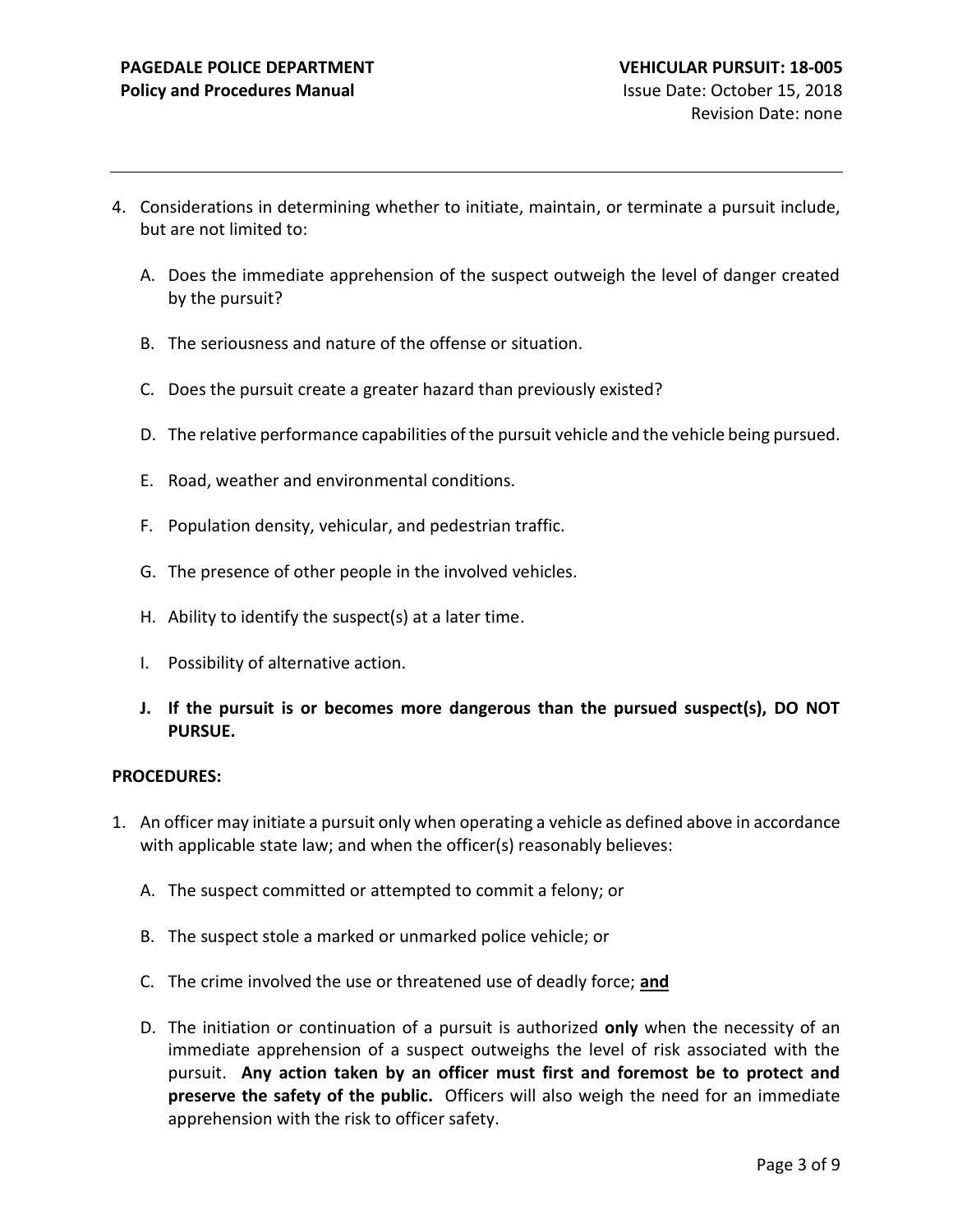- E. Only department marked authorized emergency vehicles as defined above may pursue or be used as a primary or secondary unit in the pursuit.
	- i. Unmarked police vehicles shall not engage in pursuits, but may follow a violator at a reasonable speed and keep a vehicle under surveillance until an authorized emergency vehicle arrives.
	- ii. Non-pursuit-rated emergency vehicles shall not engage in pursuits unless no other alternatives for pursuit exist. Upon the arrival of a Department pursuit-rated emergency vehicle, all non-pursuit-rated vehicles shall terminate.
- 2. The primary unit shall continually re-evaluate and assess the pursuit situation, including all initiating factors. A pursuit may be terminated at any time by the primary unit. A pursuit must be terminated whenever conditions would lead a reasonable person to believe that the level of danger to the community or others outweighs the necessity of immediate apprehension of the suspect or when so directed by a supervisor. In all instances, a pursuit shall be terminated under any of the following circumstances:
	- A. If, in the opinion of the pursuing officer or a supervisor, there is a clear and unreasonable danger to the officer and/or others created by the pursuit that outweighs the necessity for immediate apprehension; or,
	- B. The suspect's identity has been established to the point that later apprehension can be accomplished and there is no longer any need for immediate apprehension; or,
	- C. The prevailing traffic, roadway, or environmental conditions indicate the futility or increased danger to the safety of the public or the pursuing officers in the continued pursuit; or,
	- D. The pursued vehicle's location is no longer known or visual contact has been lost.
- 3. Pursuit Operations:
	- A. Officers with non-police personnel such as citizens, chaplains, interns, prisoners, witnesses, and victims in their vehicles, shall not engage in pursuits unless they are the initiating pursuit vehicle and shall be relieved as the primary vehicle at first opportunity.
	- B. All fully marked emergency vehicle operations shall be conducted in strict conformance with departmental directives as well as all applicable laws and regulations.
	- C. Upon engaging in a pursuit, the officer shall activate the emergency warning equipment, to include emergency warning lights and siren, in accordance with state law. If both the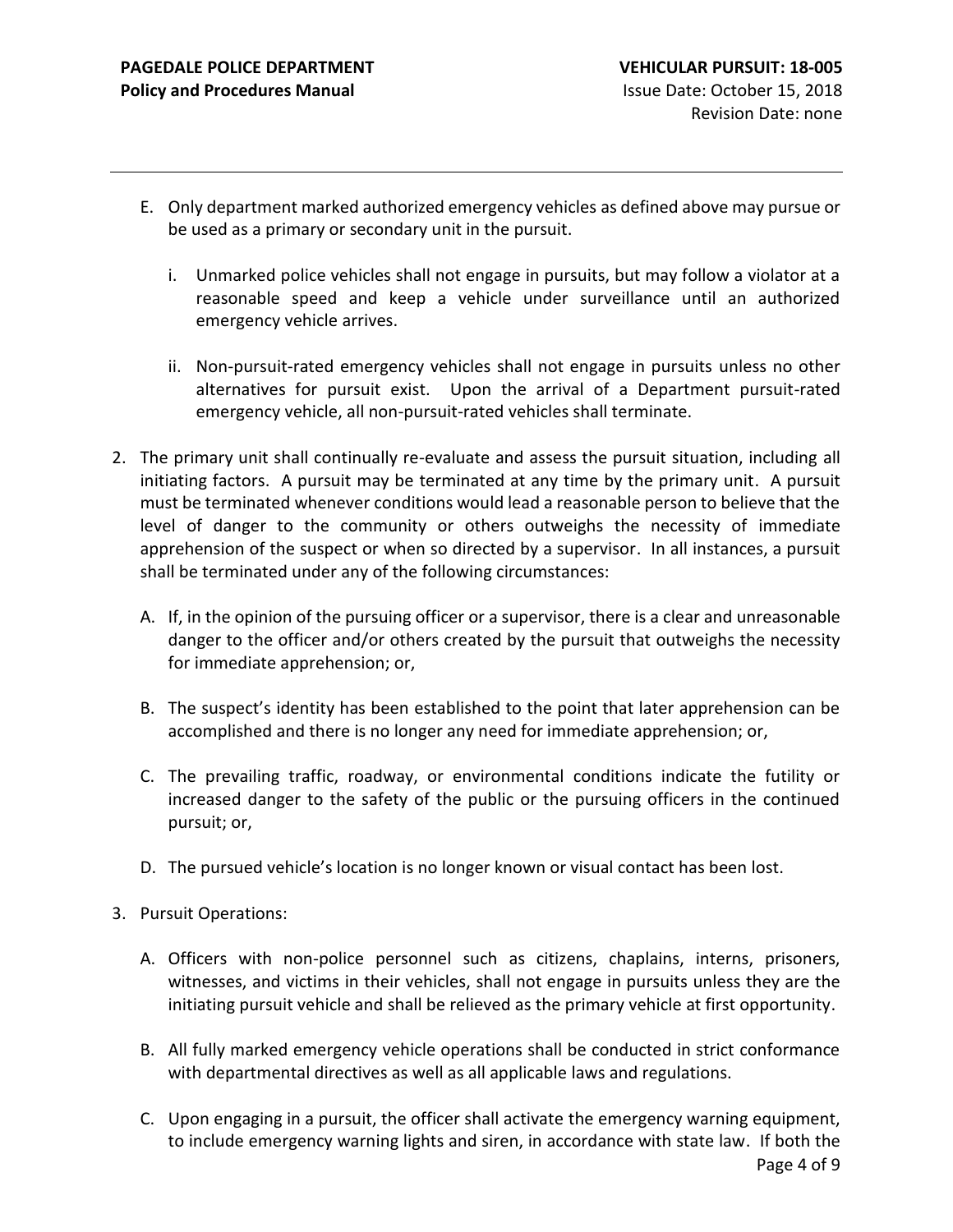emergency warning lights and siren are not being used, the vehicle is not classified as an emergency vehicle and the operator must not engage in a pursuit.

- D. Operating police vehicles in a manner or at a speed in which the officer does not have sufficient control of the vehicle to ensure the safety of the public is strictly prohibited, regardless of the circumstances.
- E. Upon engaging in a pursuit, the officer shall immediately notify the dispatcher of the pursuit; the location and direction of the pursuit; the description of the pursued vehicle, suspects, etc. and; the initial purpose of the attempted stop.
- F. The officer shall continually keep the dispatcher updated on the pursuit to include informing the dispatcher when the pursuit has terminated and any other pertinent information.
- G. The assist unit, upon joining the pursuit, shall immediately notify the dispatcher of its identity. If the primary unit is a one-person unit, the assisting unit may assume radio communications responsibility, allowing the primary unit to devote full attention to driving.
- H. The assist unit will maintain a safe distance behind the primary unit, but close enough to render back-up assistance if and when required.
- I. If the primary unit becomes disabled, the assisting unit will become the primary unit. The dispatcher will advise the field supervisor and other units that a new back up is needed. The next unit to join the pursuit will be designated as the new back-up unit.
- J. When engaged in a pursuit, officers shall not drive with reckless disregard for the safety of others.
- K. Unless circumstances dictate otherwise, a pursuit shall consist of no more than two police vehicles; a primary and secondary unit. All other vehicles shall stay clear of the pursuit unless instructed to participate by a supervisor.
- L. The primary pursuit unit shall become the secondary unit when another unit has been assigned the responsibility. When feasible, the patrol vehicle with the most prominent markings and emergency lights shall be the primary pursuit unit.
- M. There shall be no caravanning by field units not directly involved in the pursuit.
- N. Pursuing units shall not attempt to pass any other police vehicles involved in the pursuit unless an officer makes a good faith determination and reasonably believes that such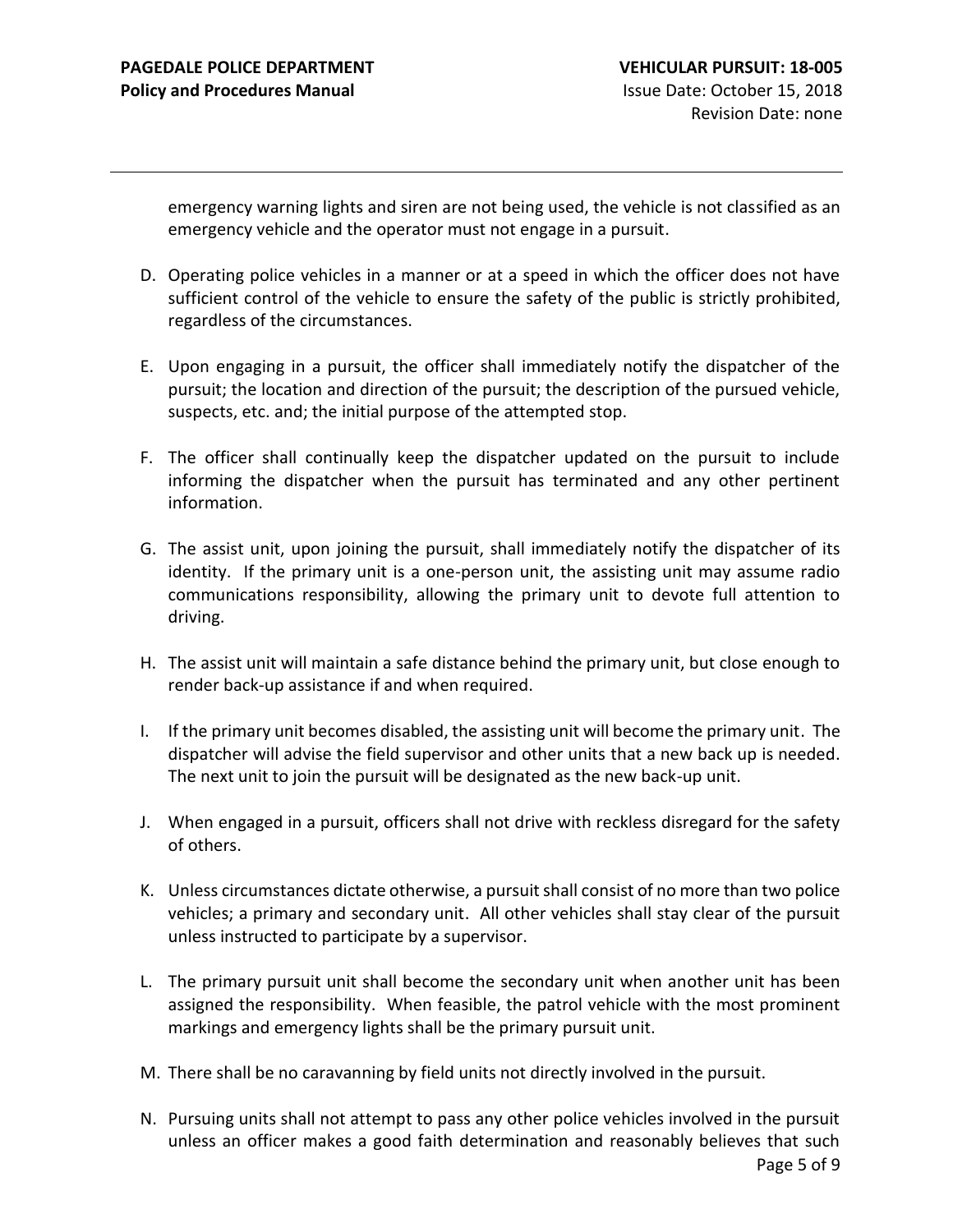actions are deemed to be reasonably appropriate and necessary, i.e. a fully marked secondary unit passing a slick top primary unit in order to assume primary.

- O. When terminating a pursuit, the officer(s) shall immediately deactivate all emergency equipment and either pull to the side of the road and stop or change their direction of travel. Under no circumstance may an officer continue to follow a vehicle after termination of a pursuit.
- 4. Forcible Stopping Techniques
	- A. During the course of a pursuit, deliberate contact between vehicles, such as bumping or ramming, is prohibited unless circumstances for use of deadly force exist. (Note: For safety purposes, officers who attempt to ram in deadly force situations should be aware that any vehicle contact may result in air bag deployment.)
	- B. During the course of a pursuit, forcing pursued vehicles off the roadway, into parked cars or any other obstacles, boxing in, heading off, or driving alongside the pursued vehicle, etc. while they are in motion is prohibited.
	- C. This department does not authorize nor provide training in the use of roadblocks or forcible stopping techniques such as moving roadblocks, fixed roadblocks, circle systems, roadway barriers, road spikes, tire deflation devices, pit maneuvers, or other pursuit interruption techniques. This shall include the stopping of traffic to block lanes during a pursuit.
	- D. Firearms may be discharged in the direction of a vehicle only if the occupants of the vehicle represent a direct and immediate threat to the life or safety of the Officer(s) or others.
- 5. Dispatcher Responsibilities:
	- A. Clear the radio channel of any unnecessary traffic and advise all other units that a pursuit is in progress, providing all relevant information.
	- B. Immediately notify a supervisor of the pursuit.
	- C. Notify, as may be required, surrounding jurisdictions of the pursuit in progress, its direction and all other pertinent information.
	- D. Control all radio communications during the pursuit.
	- E. Receive and record all incoming information on the pursuit and pursued vehicle.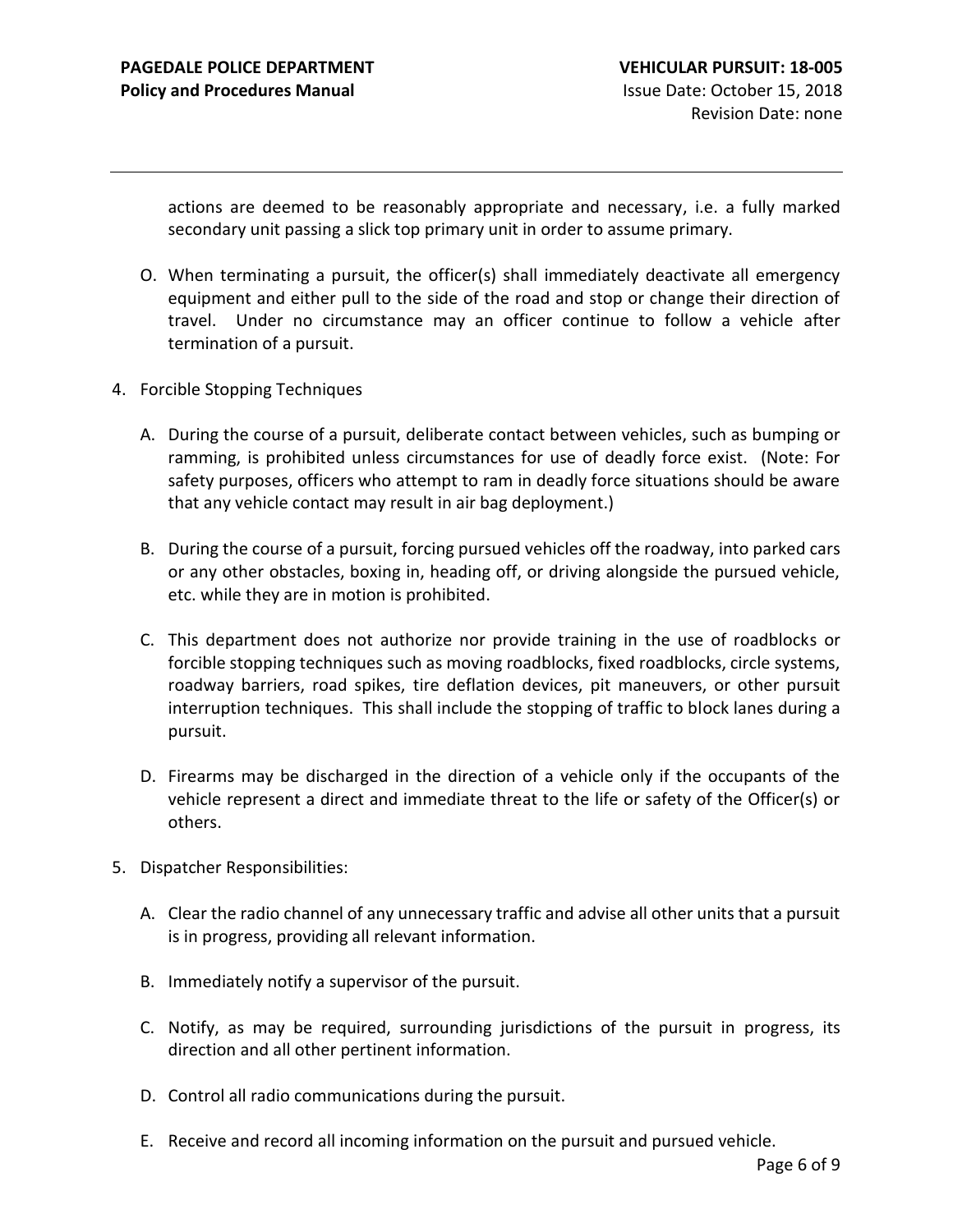- F. Monitor the pursuit and relay direction, location, and all other pertinent information.
- G. Coordinate assistance under the direction of a supervisor.
- H. Continue to monitor the pursuit until it has been terminated.
- 6. Inter-Jurisdictional Pursuits:
	- A. The pursuing officer(s) shall notify the dispatcher when it is likely that a pursuit will continue into another jurisdiction.
	- B. When a pursuit initiated by an outside agency enters our jurisdiction, the dispatcher shall make an immediate inquiry to determine the reason for the pursuit and whether assistance is required.
	- C. When a pursuit initiated by an outside agency enters our jurisdiction, this department's personnel shall not become involved in another agency's pursuit unless permitted to do so by a supervisor or; unless it is clearly demonstrated that a unit from an outside agency is unable to request assistance or; the emergency nature of the situation dictates the need for assistance. In such instances, all departmental pursuit policies shall be in effect and a supervisor, once made aware of the situation, will be responsible for determining whether department personnel shall continue or abort the pursuit.
	- D. If feasible, officers involved in pursuits entering other municipalities should ensure the police department in the municipality is notified of the pursuit either directly or through other communications. Any assistance or action desired of the local law enforcement agency should be specifically communicated to that agency. Pursuits going into municipalities may be turned over to the local law enforcement agency or simply terminated if the increased risk to public safety warrants such action.
- 7. Supervisor Responsibilities:
	- A. Upon being made aware of a vehicular pursuit, the appropriate supervisor shall monitor the incoming information, coordinate and direct the activities of the pursuit as needed to ensure that proper procedures are used.
	- B. Require the pursuit to be terminated when the pursuit does not meet the requirements of this General Order.
	- C. Limit the number of vehicles involved in the pursuit in accordance with the guidelines of this General Order.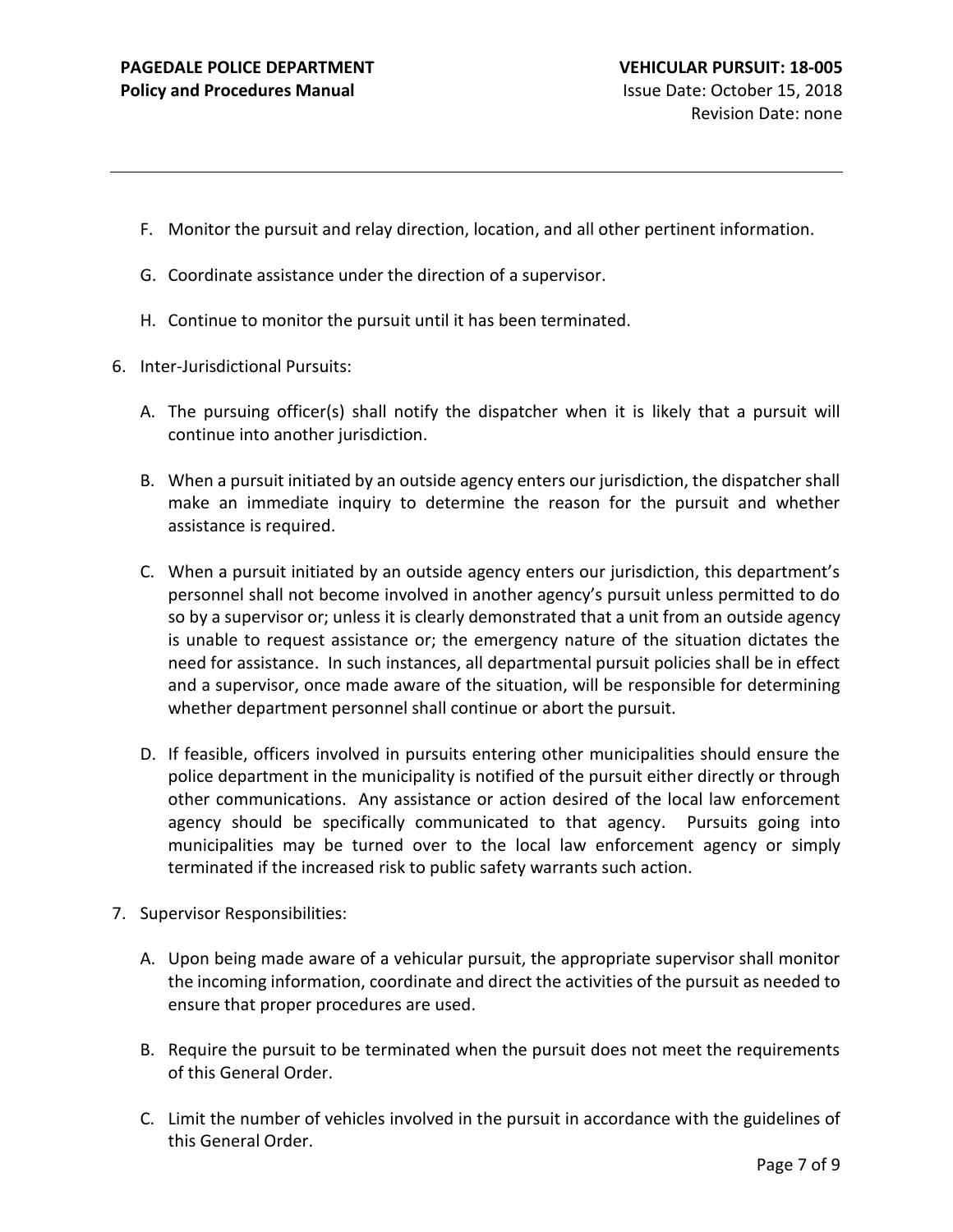- D. When possible, a supervisor shall proceed to the termination point of the pursuit to ensure that all necessary assistance is rendered, provide guidance and ensure all necessary investigations are conducted.
- E. The supervisor shall ensure that all necessary reports, forms, etc. are completed as may be required by this directive and all other applicable General Orders.
- F. Shall notify the Patrol Commander as soon as reasonably practical after a pursuit has been terminated and the situation has been brought under control. In all instances, such notifications shall be made prior to the supervisor ending their tour of duty. The Patrol Commander will be responsible for notifying the chief of police as may be appropriate.
- G. Prior to final approval of any report, the approving supervisor shall consult with the Patrol Commander regarding each individual incident and the circumstances surrounding the pursuit.
- 8. Reporting and Review Process:
	- A. Whenever an officer engages in a pursuit, the officer shall file a written police report on the incident. The report shall be written and completed as soon as reasonably practical after the incident.
	- B. The appropriate supervisor shall prepare a written memorandum which critiques the pursuit and shall include a statement(s) as to whether the supervisor believes the pursuit was conducted in accordance with department guidelines. If the supervisor believes the pursuit was not conducted in accordance with department policy, the supervisor shall explain in sufficient detail why they have made such a determination. The supervisor will then forward his/her notification/written critique in memorandum form and unapproved copy of the police report to the Patrol Commander for his review.
	- C. If a supervisor is involved in a pursuit, it is not practical for he/she to complete a critique of the pursuit. In the event that a pursuit is initiated by a supervisor or a supervisor is involved in any fashion, the supervisor will still be responsible to forward a memorandum and an unapproved copy of the pursuit to the Patrol Commander.
	- D. The Patrol Commander shall conduct an administrative review of the pursuit report(s), memorandums, etc. and shall also conduct any follow-up inquiry as may be necessary to determine if the pursuit was conducted in accordance with department policy. The Patrol Commander shall prepare a separate written critique of all pursuits and forward it, along with copies of all reports and other documents relating to the incident, to the Chief of Police for final review.